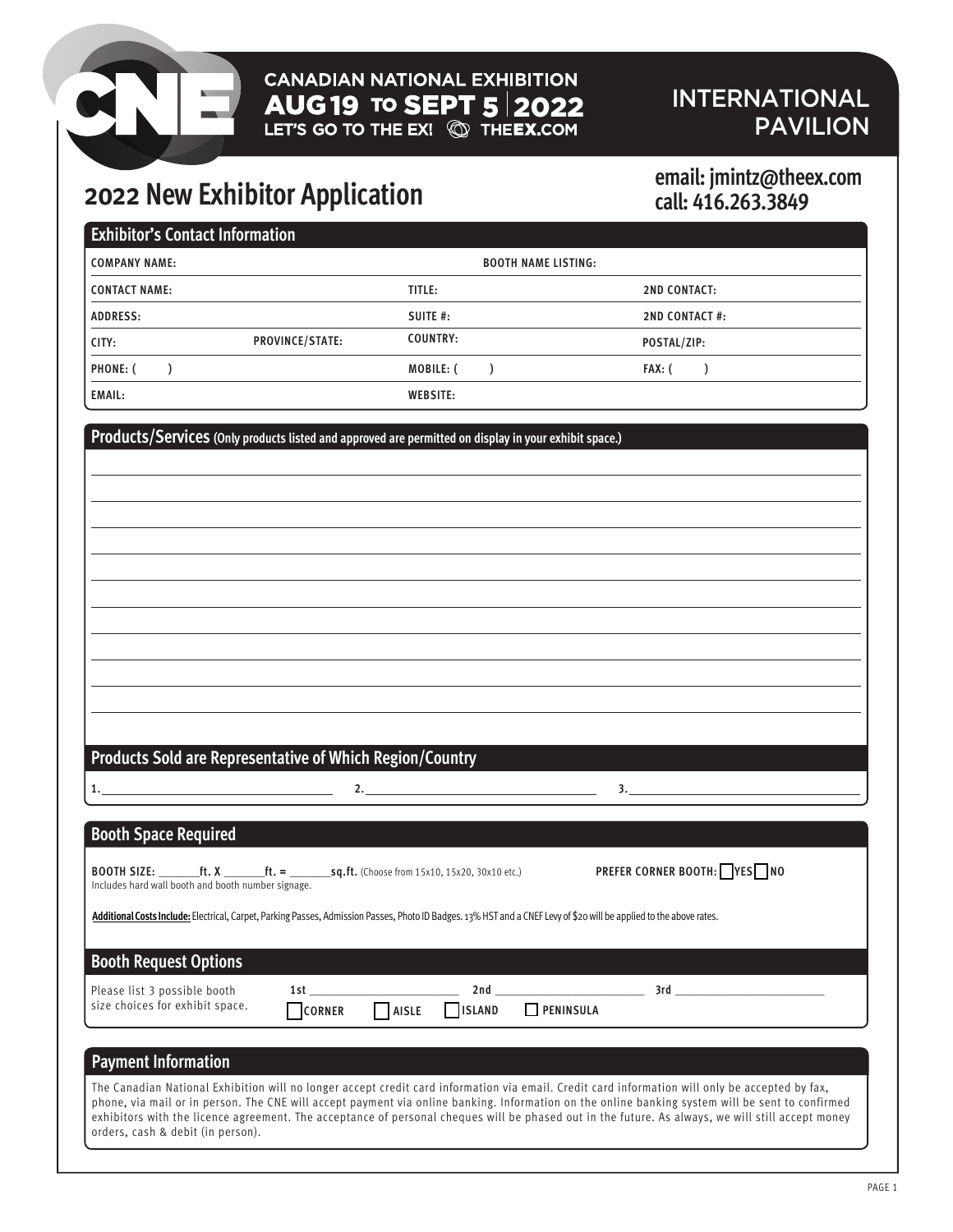### INTERNATIONAL PAVILION

**SCHEDULE "A" CANADIAN NATIONAL EXHIBITION RULES AND REGULATIONS GOVERNING EXHIBITS AND LICENSES**

### **1. General Provisions**

- a. In interpreting the rules and regulations, the following definitions shall apply:
	- i. "CNEA" means the Canadian National Exhibition Association, represented by the Executive Directors or their duly appointed designate;
	- ii. "Exhibition" or "CNE" means the eighteen (18) day period of the annual fair (August 19th to September 5th, 2022);
	- iii. "Exhibitor" means a person, corporation or other legal entity signing the Agreement or on whose behalf it is signed and includes the terms "Licensee", "Concessionaire" and "Vendor" where applicable
- b. Wherever the singular or masculine is used the same shall be construed as meaning plural or feminine, or body corporate or politic, where the context so requires.
- c. This Agreement shall be deemed to have been made in the Province of Ontario and its validity, construction, performance and enforcement shall be governed by the laws of the Province of Ontario which shall be the forum to resolve all disputes.
- d. The section headings are inserted herein only as a matter of convenience and for reference and in no way are intended to be part of this Agreement or to define, limit or describe the scope or intent of this Agreement or the particular section hereof to which they refer

#### **2. Regulatory Authorities/Rules and Regulations**

- a. The Exhibitor shall comply with all laws of the Government of Canada and the Province of Ontario, all bylaws of the City of Toronto and its successors and all rules and requirements of the police and fire departments or other applicable regulatory bodies; and will not do nor suffer to be done anything on the premises during the time of the Agreement in violation of any such laws, bylaws, rules and requirements, and if the attention of the Exhibitor is called to any such violation on the part of the Exhibitor or any person employed by or admitted to the premises by the Exhibitor, the Exhibitor will immediately cease or remedy such violation
- b. The Exhibitor shall abide by and conform to all rules and regulations from time to time adopted or prescribed by the CNE, for the governing and management of the Exhibition
- c. The CNE's interpretation of the Rules and Regulations shall govern unless a court finds that the CNE's interpretation is invalid. The CNE shall have the absolute right and discretionary power to relax, vary or cancel any of these rules and regulations in its absolute discretion.
- d. The Exhibitor shall not use nor bring or allow to be brought onto the premises nor store any material or substance, nor do any act or permit any act to be done on the premises that will increase the fire hazard on the premises or will have the effect of increasing the premium or premiums payable on any insurance held by the CNE on the premises or render any such policy of insurance liable to cancellation or render such policy of insurance invalid.

### **3. Insurance and Indemnification**

- a. Non-Food Requirements. The Exhibitor shall effect, maintain and keep in force, at its sole cost and expense throughout the duration of this Agreement, comprehensive general liability insurance in the amount of not less than TWO MILLION DOLLARS (\$2,000,000) per occurrence including provisions for blanket agreement liability coverage, cross liability and severability of interests. Such insurance shall name the CNEA, the Board of Governors of Exhibition Place, Maple Leaf Sports & Entertainment and the City of Toronto as additional insureds and shall indemnify such additional insureds against actions, suits, claims and demands, including reasonable legal costs incurred, resulting from negligence by the Exhibitor arising out of its activities related to this agreement, and that a certificate confirming the forgoing shall be provided to the CNEA at least 30 days prior to the opening of CNE failing which the exhibitor shall not be permitted to open its exhibit.
- b. Food Requirements. If food products are sold or sampled by the Exhibitor, the Exhibitor shall effect, maintain and keep in force, at its sole cost and expense throughout the duration of this Agreement, comprehensive general liability insurance in the amount of not less than FIVE MILLION DOLLARS (\$5,000,000) per occurrence including provisions for blanket agreement liability coverage, cross liability and severability of interests. Such insurance shall name the CNEA, the Board of Governors of Exhibition Place, Maple Leaf Sports & Entertainment and the City of Toronto as additional insureds and shall indemnify such additional insureds against actions, suits, claims and demands, including reasonable legal costs incurred, resulting from negligence by the Exhibitor arising out of its activities related to this agreement, and that a certificate confirming the forgoing shall be provided to the CNEA at least 30 days prior to the opening of CNE failing which the exhibitor shall not be permitted to open its exhibit.
- c. The Exhibitor shall fully indemnify and save harmless the CNEA, the Board of Governors of Exhibition Place, Maple Leafs Sports & Entertainment, and the City of Toronto, and their respective elected and appointed officials, directors, officers, employees and agents from and against all claims and demands, costs, charges and expenses whatever, which it may incur, suffer or be put to reason of any accident, death, or of any person or property suffering damage or injury through or by reason of any such exhibit.

### **4. General Rules**

- a. The CNEA reserves the right to reject or accept an application for rental of exhibit space or a license at any time for any reason. The CNEA also reserves the right to close an exhibit if the CNEA determines that the Exhibitor has breached the Rules and Regulations or otherwise has breached such laws, bylaws, rules or requirements as specified in section 2.
- b. The CNEA's objective is to expose CNE attendees to new products and services. All applicants will be subject to a review of their products and/or services. The purpose of this review is to ensure that the CNE is fresh and exciting, and product diversity is maintained to a satisfactory level as deemed by the CNEA
- c. Only the products and/or services of the Exhibitor, as specified on the Agreement, may be shown, provided, exhibited and sold. The CNEA reserves the right to require the removal of the Exhibitor's products or to prohibit the Exhibitor from conducting further operations during the CNE.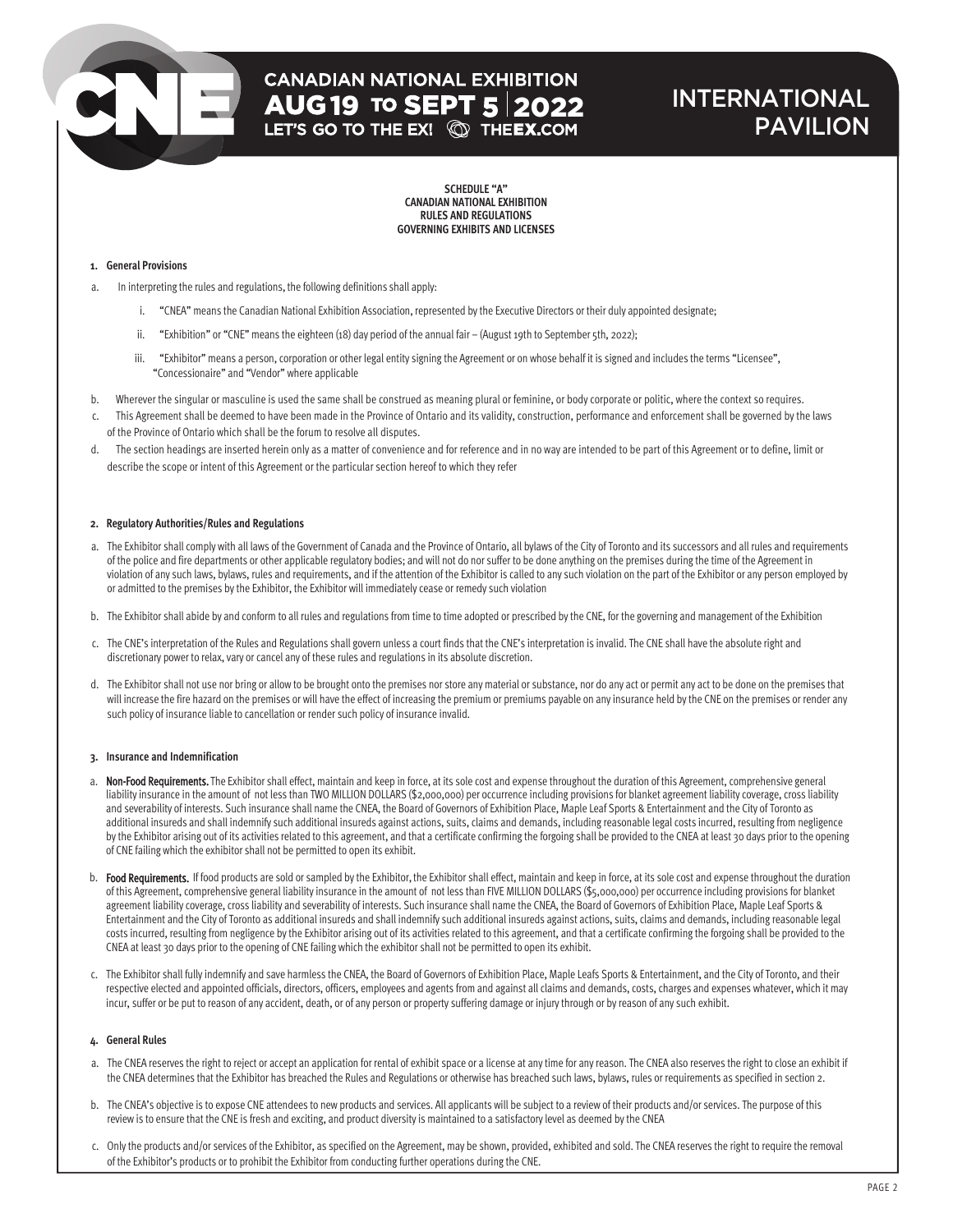# **CANADIAN NATIONAL EXHIBITION AUG 19 TO SEPT 5 2022**

### INTERNATIONAL PAVILION

- d. Space allotted pursuant to the Agreement may be used only for the purpose stipulated in the Agreement. The Exhibitor shall not use or permit space to be used for any other purpose.
- e. All exhibits must be accessible to the public during the hours of operation specified by the CNEA and the Exhibitor shall not charge for admission to an exhibit. All areas of an exhibit, other than a portion of the booth used for storage, must be clearly visible from the aisles.
- f. The CNEA will endeavor to make booth assignments in accordance with the Exhibitor's requests as set forth on the front of this Agreement. However, the CNEA reserves the right to make the final determination of all space assignments. The CNEA does not guarantee space allotments and shall have no liability for its failure or inability to comply with an Exhibitor's requests. The Exhibitor shall have no right to cancel this Agreement and obtain a refund on amounts paid to the CNEA because of the CNEA's space allocation.
- g. Exhibitors are not permitted to solicit donations on behalf of any charitable or non-charitable organization, group or individual as part of their activities at the CNE. The CNEA reserves the right to cancel an Agreement and close a booth/location if an Exhibitor engages in prohibited solicitation activities.
- h. The CNEA shall have the right to inspect the Exhibitor's CNE premises at all times.
- i. The CNEA may, at its discretion, determine if a transaction is unconscionable, grossly unfair or in violation of the posted Exhibitor's sales policy and reserves the right to require the Exhibitor to reverse any sale made and to provide a full refund to the customer.

### **5. Payment Schedule**

- a. Space charges are payable by the Exhibitor/Licensee underthe following terms:
	- i) Upon acceptance of an application for participation, an agreement will be generated and a 25% deposit made payable to the Canadian National Exhibition Association will be required. It is understood that this deposit will be applied to the Exhibitor's account;
	- ii) An instalment payment of 25% of the total Exhibitor's fee including taxes payable is due March 15, 2022;
	- iii) An instalment payment of 25% of the total Exhibitor's fee including taxes payable is due May 15, 2022; and
	- iv) The balance of the amount specified in the Agreement must be paid in full by July 15, 2022.
- b. Agreements signed after June 1st require payment in full payable by certified cheque and/or credit card at the time of Agreement execution.
- c. If any charges owed to the CNEA pursuant to the Agreement remain unpaid at the close of the CNE, any or all articles, goods and equipment in the Exhibitor's booth may be confiscated by the CNEA and held until payment in full is received by the CNEA. The CNEA shall be deemed to hold a lien on the goods and chattels until payment is received in full. The CNEA reserves its right to sell or dispose of the seized goods and chattels in the absence of receipt of payment in full

### **6. Cancellation, Variation and Agreement Restrictions**

- a. If, for any reason, this Agreement is cancelled by the Exhibitor or by the CNEA for any reason whatsoever, the following fees will be retained by the CNE:
	- i) after January 1, 2022 and prior to June 1, 2022, the Exhibitor is liable for 50% of the total Agreement space price;
		- ii) after June 1, 2022 the Exhibitor is liable for 100% of the total Agreement space price.
- b. Agreement may be cancelled by the CNEA for any reason that, in its sole discretion, it determines appropriate including (but not limited to situations where the Exhibitor fails to occupy the space allotted to them with the exhibit specified on their Agreement or fails to be fully operational by noon of the day preceding the first day of the CNE or where undeclared products or services are offered for sale by the Exhibitor or where an Exhibitor is in breach or default of any of the rules and regulations of the CNE. In the event of cancellation, the CNEA shall retain all funds paid by the Exhibitor as liquidated damages. The exhibit shall be removed immediately at the Exhibitor's expense. The decision as to what constitutes a breach or default under the CNE's rules and regulations rests with the CNEA and its decision shall be final.
- c. The Exhibitor shall provide written notice to the CNEA of any cancellation of its intended use of the space, and upon the giving of such notice, the CNEA shall be at liberty to use the space in such manner and for such purposes as it sees fit without liability or accountability to the Exhibitor in any respect whatsoever.
- d. By signing the Agreement, the Exhibitor acknowledges that the CNEA shall not be liable for any damages (direct, indirect, special or consequential) that may have been or were suffered (either directly or indirectly) by the Exhibitor due to the termination or cancellation of the Agreement/ for any reason.
- e. In the event that the Exhibitor becomes bankrupt or insolvent or has a receiving order made against it or makes an assignment for the benefit of its creditors or, if any order is made or resolution is passed for the winding up of the Exhibitor or the Exhibitor takes the benefit of any statute in force relating to bankruptcy or insolvent debtors, the CNEA shall be entitled, in addition to whatever rights are provided in the relevant legislation, at its option, to terminate this Agreement immediately and enter into possession of the rented premises, to the exclusion of the Exhibitor
- f. If an Exhibitor defaults in the payment of any sum of money required to be paid to the CNEA as provided in this Agreement, at the times and in the manner specified in this Agreement, or if any default is made by the Exhibitor in the performance of any of the covenants or agreements herein contained, the CNEA may terminate this Agreement and the Exhibitor shall not thereafter have any rights to the use and occupation of the premises
- g. By signing this Agreement, the Exhibitor warrants that the name of the Exhibitor is the party in interest and the Exhibitor is not acting for or on behalf of an undisclosed principal. If it is determined that the Exhibitor is not the party in interest, that fact shall be grounds for cancellation of this Agreement and forfeiting of any remaining portion of the time thereof without liability on the part of the CNEA.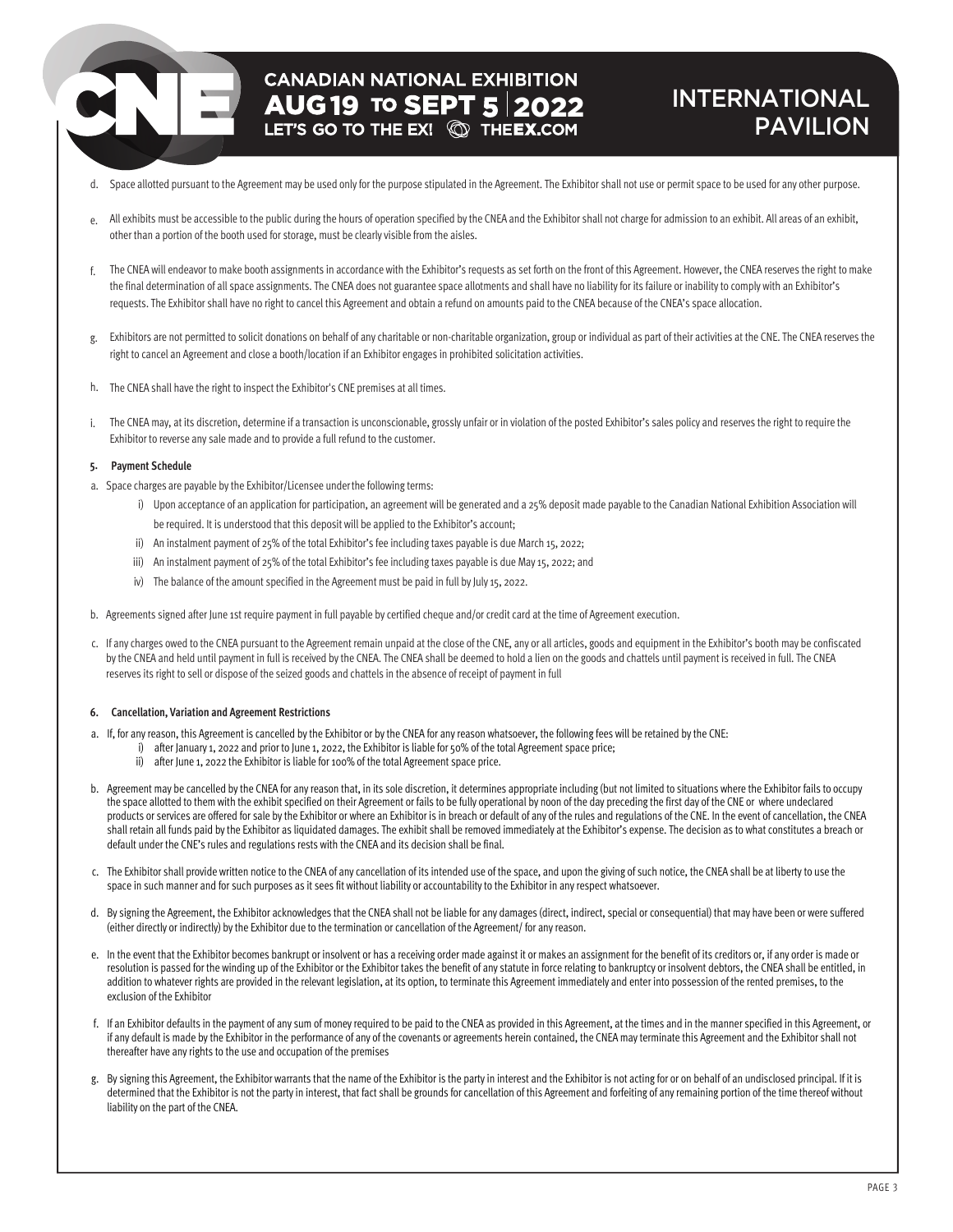### INTERNATIONAL PAVILION

- h. In the event of any revocation or variation of the Agreement, the CNEA shall have the right to retain all or a portion of the monies paid to it by the Exhibitor and apply the said monies as a credit against its actual costs and expenses and any damages which it may have suffered or incurred as a result of the granting of the License or the revocation or variation thereof.
- i. The Exhibitor shall pay to the CNEA such solicitor's fees on a full recovery basis for fees incurred by the CNEA in enforcing any of its rights pursuant to the Agreement.

### **7. License/Agreement**

- a. The CNEA will issue an agreement which will identify and define the following:
	- i. exact booth or exhibit location;
	- ii. name of the Exhibitor (company or individual name on the Agreement);
	- iii. feature name at exhibit space;
	- iv. specific products and/or services that may be shown, provided, exhibited or sold;
	- v. dates of the Agreement
- b. Only Exhibitors in possession of an Agreement may occupy the space at the Exhibition site.

### 8. Exhibit Booth Construction/Tent Regulations

- a. The CNEA reserves the right to regulate and generally to direct the arrangement of articles on exhibition.
- b. No signs, fixtures or decorative materials shall be allowed to overhang the aisles. All signs used must be neat and inoffensive with the CNEA having the right to prescribe their character and number. With respect to tents, nothing may be attached to the floor, wall or roof without first securing written permission from the CNEA, and, when necessary, approval of the Safety Engineer. Hanging of product and signage over the façade and obstructing the range of vision is strictly prohibited
- c. The sale and the prices of products for sale or services to be rendered must be clearly stated and displayed through professional signage handwritten signs are strictly prohibited.
- d. Booth and tent structures supplied by the CNEA must not be damaged by Exhibitors. Exhibitors causing damage to booths or tents in the installation of shelving, counters, decorations, electric wiring or other equipment, or in any way whatsoever, will be charged for all necessary repairs, for which the CNEA shall be deemed to have a lien on the goods and chattels in the booth or tent, as applicable. Booth/Tent structures must not in any way be changed to accommodate specific design layouts. All changes and additions to the structures will be at the sole expense of the Exhibitor and subject to the prior approval of the CNEA.
- e. All debris from the building or reconstruction of display stands/exhibit locations must be cleared from Exhibition Place by the Exhibitor or persons/agents employed by or contracted with the Exhibitor.
- f. The Exhibitor shall abide by any local union regulations and any relevant collective agreements in force between the CNEA and/or the Board of Governors of Exhibition Place. The Exhibitor will also obtain any clearance required by any union or trade organization having authority or jurisdiction with respect to the event or work performed on the premises
- g. All booth electrical work and the hanging of signs must be done by Exhibition Place Services or through prior authorized third parties as directed by the CNEA and at the exhibitor's expense. For tent installations, all electrical work must be requested through the Concessions Department at the Exhibitor's expense, except as provided in the Agreement.

### **9. Fire and Safety**

- a. All exhibits are subject to the provisions of Ontario Regulation 213/07 (Ontario Fire Code) as amended from time to time. For further details consult the Ontario Fire Code, available at www.publications.serviceontario.ca or the Ontario Government Book Store, 777 Bay St, Toronto, ON M5G 2E6 or at https://www.ontario.ca/laws/ regulation/070213.
- b. No inflammable liquids, gases, explosives, or other dangerous substances will be permitted in any of the buildings.
- c. Motor vehicles or gasoline-powered equipment on display must be equipped with lock-on type gasoline tank caps and batteries are to be disconnected.
- d. All materials, booth installations and products must comply with all regulations established by the Fire, Hydro, Buildings, and Health Departments of the City of Toronto, the Province of Ontario, and Health Canada, their successors and the CNEA
- e. All electrical hook-ups must be C.S.A. approved and in complete compliance with all electrical code standards.
- f. Exhibitors of machinery in motion or any other exhibit liable to cause accident, death, injury or damage to persons or property coming in contact with them, shall guard their exhibit and protect the public from coming in contact therewith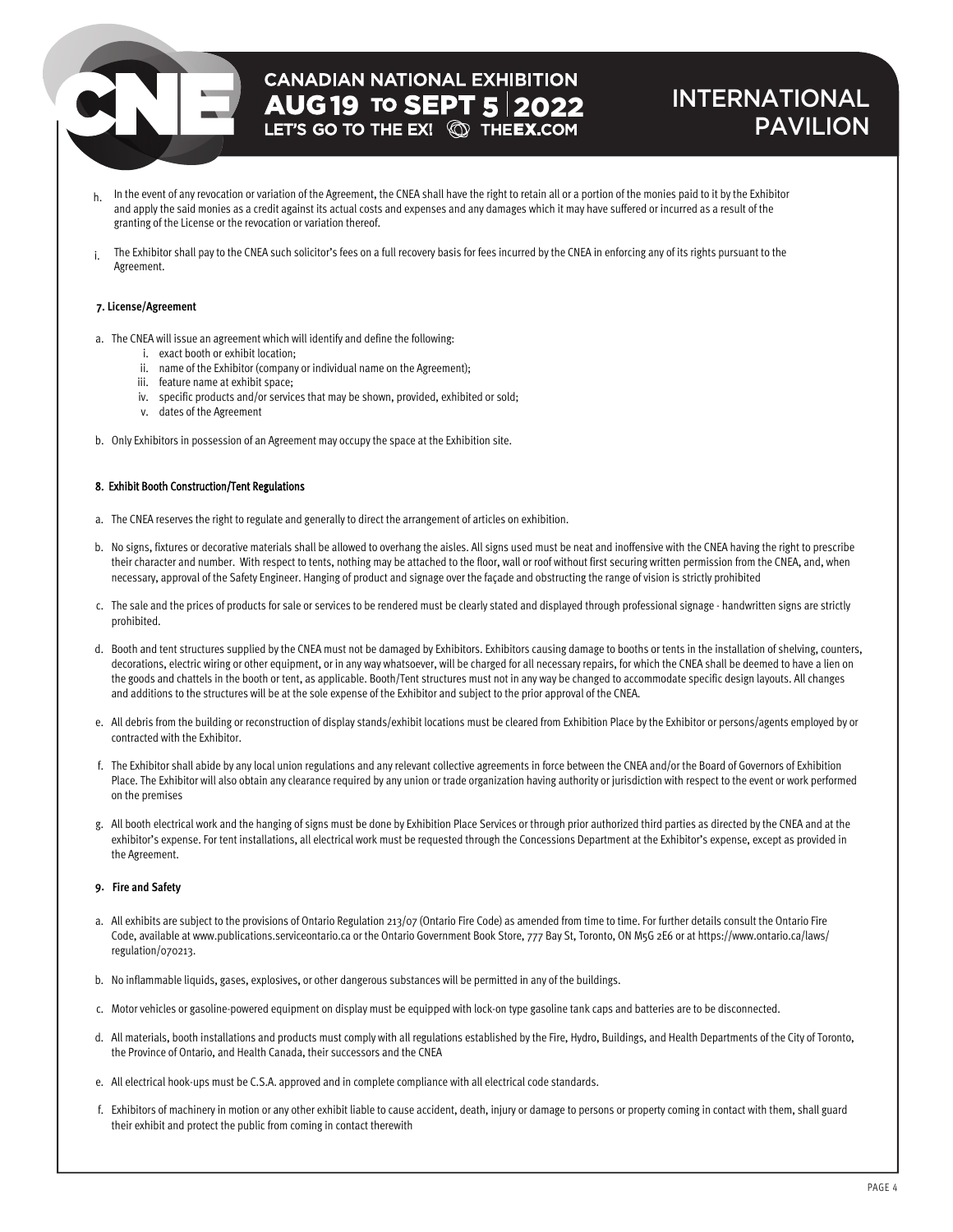### INTERNATIONAL PAVILION

### **10. Conduct of Exhibits**

- a. Exhibits must be fully staffed and operational no later than fifteen (15) minutes prior to the designated opening time of the CNE. The Exhibitor will adhere to the hours of operation set by the CNEA (where hours are set) and will not cease operation before the time set by the CNEA
- b. The name of the Exhibitor specified in the Agreement for space must appear on the exhibit. The corporate style, logo, trademark or trade name may appear in place of the Exhibitor's name or in addition to same. No other names may appear except those as stipulated or agreed upon during the negotiation of the Agreement for space
- c. Exhibitors must install, arrange and conduct their exhibits only in the space allotted to them in a neat and orderly manner.
- d. Exhibitors must confine their exhibit and all other exhibit activities within the limits of their allotted space. Salespeople and demonstrators are prohibited from operating in the aisle or in any other location on the Exhibition site other than that specified in the Agreement. Failure to adhere to this requirement may result in the closure of the exhibit, at the discretion of the CNEA.
- e. The Exhibitor acknowledges that they are one of many Exhibitors and agrees to cooperate reasonably with the other Exhibitors and not to interfere with them or create any nuisance to them, the CNE or the people attending the Exhibition. Undue noise in the operation of exhibits or unseemly methods employed in sales or demonstration activities are not permitted. Further, offensive language and/or inappropriate mannerisms or behaviour directed towards CNEA staff, other Exhibitors or members of the public will not be acceptable. The decision as to what constitutes a breach of this section shall rest with the CNEA, whose decision shall be final. Any dispute among Exhibitors shall be settled by the CNEA by one of the Executive Directors of the CNEA or the person designated by the Executive Directors. The decision of the CNEA is final.
- f. The use of any amplification system, musical instrument(s), or any other similar device used in connection with an exhibit for the purpose of attracting attention thereto is prohibited, except where special permission from the CNEA has been obtained after details of the proposed installation have been submitted to the CNEA for approval.
- g. No Exhibitor will conduct any raffle or draw before obtaining permission in writing from the CNEA. In order to obtain permission, the ballot stating the date of the draw (which shall not be later than the closing date of the fair) and prizes i.e. first prize, second prize, etc. must be shown. These prizes must be drawn by a member of the CNEA staff. The Exhibitor holding the draw will not be permitted to use the leads generated unless the Exhibitor agrees that their salesperson will not approach the prospective customer saying they won a prize at the CNE. Prizes offered must be products and/or services offered by the Exhibitor holding the draw, unless otherwise agreed to by the CNEA. Any Exhibitor including employees of the Exhibitor who do not conform to these regulations can forfeit the Exhibitor's right to participate in future Exhibitions..
- h. All exhibits shall be kept in a clean and tidy condition, and all sweeping, dusting, removal of refuse, etc., shall be done each day at closing. Refuse must be removed to bins provided for that purpose.
- i. The Exhibitor may not assign this Agreement and may not permit or sublet all or any part of its assigned booth space to be used by any other individual, business or firm, unless the CNEA has given prior written approval. Any such assignment, permission or sublease without CNEA's prior written approval shall be null and void.
- j. The Exhibitor may use the CNE logo to promote only its participation at the Show. The CNE logo cannot be used in any way that is perceived as an endorsement by the CNE of the Exhibitor's company, product, and/or service.

#### **11. Product/Services**

- a. Free distribution of book matches, helium balloons, balloons and all forms of adhesive stickers is not permitted. All other types of give-always must be approved in writing by the CNEA.
- b. Any Exhibitor distributing, either personally or by an agent, advertising matter that may be considered objectionable by the CNEA shall be notified by the CNEA to cease distribution. If the distribution persists, the CNEA reserves its right to terminate the Agreement, forfeit the Exhibitor's space and retract all Exhibitor privileges
- c. "Courtesy" cards or notices of materials on loan must not be displayed in an exhibit booth unless prior permission in writing is granted by the CNEA.
- d. Used, second hand, or rebuilt articles or materials must not be exhibited or offered for sale without prior permission, in writing, from the CNEA.
- e. An Exhibitor or any of his attendants shall not offer for sale any kind of stock, bond or other security whatsoever, nor shall he distribute any prospectus relating to the same or any other literature to this effect. An Exhibitor shall not offer for sale real or personal property or any interest therein without prior clearance, in writing where applicable, from the Securities Commission and Ministry of Government and Consumer Services of Ontario.
- f. Soliciting subscriptions for any newspaper or periodical which is not a member of the Alliance for Audited Media is prohibited except where special permission is granted by the CNEA. If the privilege is desired, written application must be made by the publisher to the CNEA at least ten days prior to the opening of the Exhibition, giving complete details of the proposed method of operation.
- g. Exhibitors shall not offer for sale or distribution any products identified by a trademark, patent or any other intellectual property designation unless that product is genuine and the respective marks or patents are observed. The sale or promotion of any counterfeit or blackmarket goods and/or services is prohibited at all times. The breach of this regulation shall be grounds for immediate termination of the Exhibitor's Agreement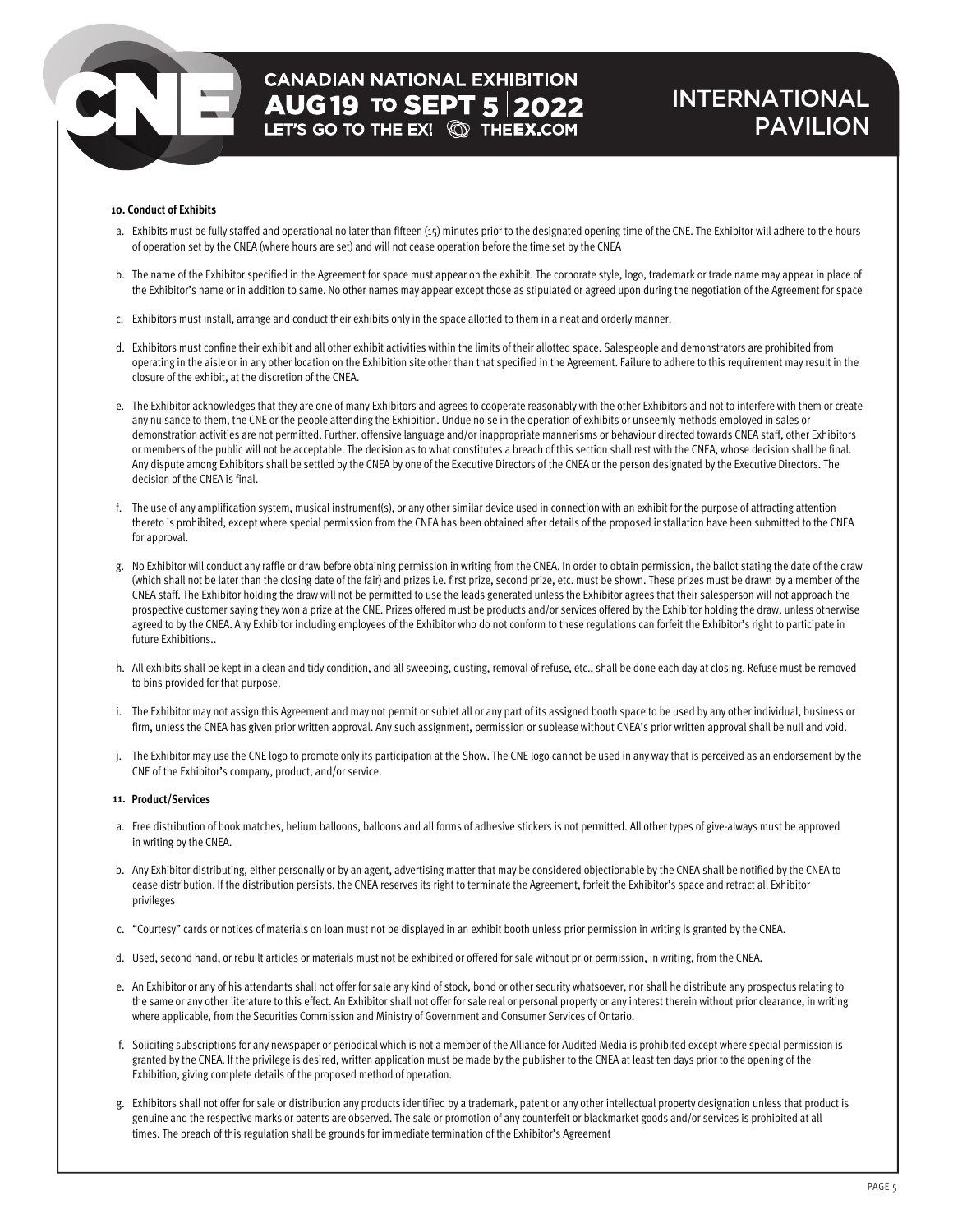## **CANADIAN NATIONAL EXHIBITION AUG 19 TO SEPT 5 2022**

### INTERNATIONAL PAVILION

- h. The sale and/or promotion of any of the following products or services are strictly forbidden; firearms, ammunition, weapons, tobacco, petroleum or petroleum-based products, hazardous, toxic or flammable products. Note that toy versions of these products will not be allowed to be shown or sold at the CNE.
- i. No one is permitted to sell merchandise associated with an attraction or act unless licensed by that performing entity or its agent, to handle that merchandise within the Exhibition.

### **12. Sponsorship**

- a. The Exhibitor shall not be entitled to secure any sponsorship for the booth or premises licensed from the CNEA. Display of logos, advertising or brand names is prohibited other than that strictly pertaining to the Exhibitor's own booth, unless specific prior consent is obtained in writing from the CNEA.
- b. The Exhibitor agrees to display, at no cost to the CNEA, any signage, logos, and brand names, etc. supplied to it by the CNEA for that purpose.
- c. From time to time the CNEA may enter into sponsor/supplier agreements which provide the sponsor/supplier with exclusivity on the grounds of Exhibition Place during the period of the Exhibition. Exhibitors affected by such agreements will be required to honour same. In these instances, the Exhibitor will be required to purchase products(s) directly from the sponsor/supplier or its designated agent(s). The CNEA shall inform the Exhibitor of such agreement(s) on a timely basis

### **13. Protection of Exhibits**

- a. The CNEA will take reasonable precautions to ensure the safety of materials at the Exhibition, but the Exhibitors assume the risk of exhibiting the materials. The CNEA shall not be liable for any damage, loss or theft occurring at any exhibit or portion thereof.
- b. Security is on duty 24 hours a day to conduct general security on the grounds during the Exhibition. While every effort is made to prevent thefts and similar offenses, the CNEA cannot guarantee that offenses will not take place. It is strongly recommended that the Exhibitor take every precaution to protect its property. The CNEA shall not be held responsible for offenses committed on the CNE grounds.
- c. An Exhibitor who wishes to supplement CNE security must make any additional security arrangements with a CNEA-approved company.

### **14. Security & Damage**

- a. In addition to any other express provision of this Agreement, the Exhibitor shall not injure or mar, or in any manner deface CNEA premises, and shall not cause or permit anything to be done whereby the premises shall be in any manner injured, marred or defaced; and will not drive or permit to be driven nails, hooks, tracks or screws into any part of CNEA premises and will not make or allow to be made alterations of any kind therein; provided, however, that if CNEA premises or any portion of them shall be damaged by the act, default, or negligence of the Exhibitor or of the Exhibitor's agents, employees, patrons, guests or any person admitted to CNEA premises by the Exhibitor, the Exhibitor shall pay to the CNEA upon demand forthwith such sum as shall be necessary to restore CNEA premises to their original condition.
- b. The CNEA reserves the right to eject from the premises the owner, employees or guests of an Exhibitor who, in the opinion of the CNEA, are conducting themselves in an objectionable manner and the Exhibitor hereby waives all claims for damages arising from the exercise of such right.
- c. All chattels, furniture or fixtures of whatever nature or kind brought on the premises by the Exhibitor during the Exhibition shall be brought on the premises at the sole and exclusive risk of the Exhibitor. The CNEA has made and makes no representations or warranties to the Exhibitor concerning liability for loss or damage resulting therefrom

### **15. Exhibitors Attendant & Car Passes**

- a. Passes admitting an Exhibitor or Exhibitor's attendant must be purchased at the current price as published. Passes are not transferable.
- b. Passes are sold to the extent of parking area available only. Quantities are therefore limited and space is not guaranteed. Passes will not be sold to any Exhibitor if its Agreement has not been paid in full.

### 16. Delivery of Goods

All vehicle movement including deliveries is subject to the special regulations issued by the CNEA regarding time schedules and routes issued with the exhibitor kit.

### 17. Removal of Exhibits

- a. Exhibitors must arrange for the removal of their exhibits from the Exhibition grounds (leaving its space clear and free of any debris or garbage), under their own supervision at the termination of the Exhibition in accordance with the move-out schedule, but no exhibit nor any part thereof, may be removed prior to the designated hour of the last day of the Exhibition, or as specified in the Move Out Schedule, without prior written consent of the CNEA.
- b. Any exhibit or part thereof that has not been removed after the Exhibition by the date and time specified in the move-out schedule, will be removed by the CNEA at the expense of the Exhibitor. In addition, a per diem storage rate of \$200.00 will be charged. If the expense and storage charges are not paid within thirty (30) days from the date of invoicing by the CNEA, the CNEA may dispose of the booth and contents as it sees fit.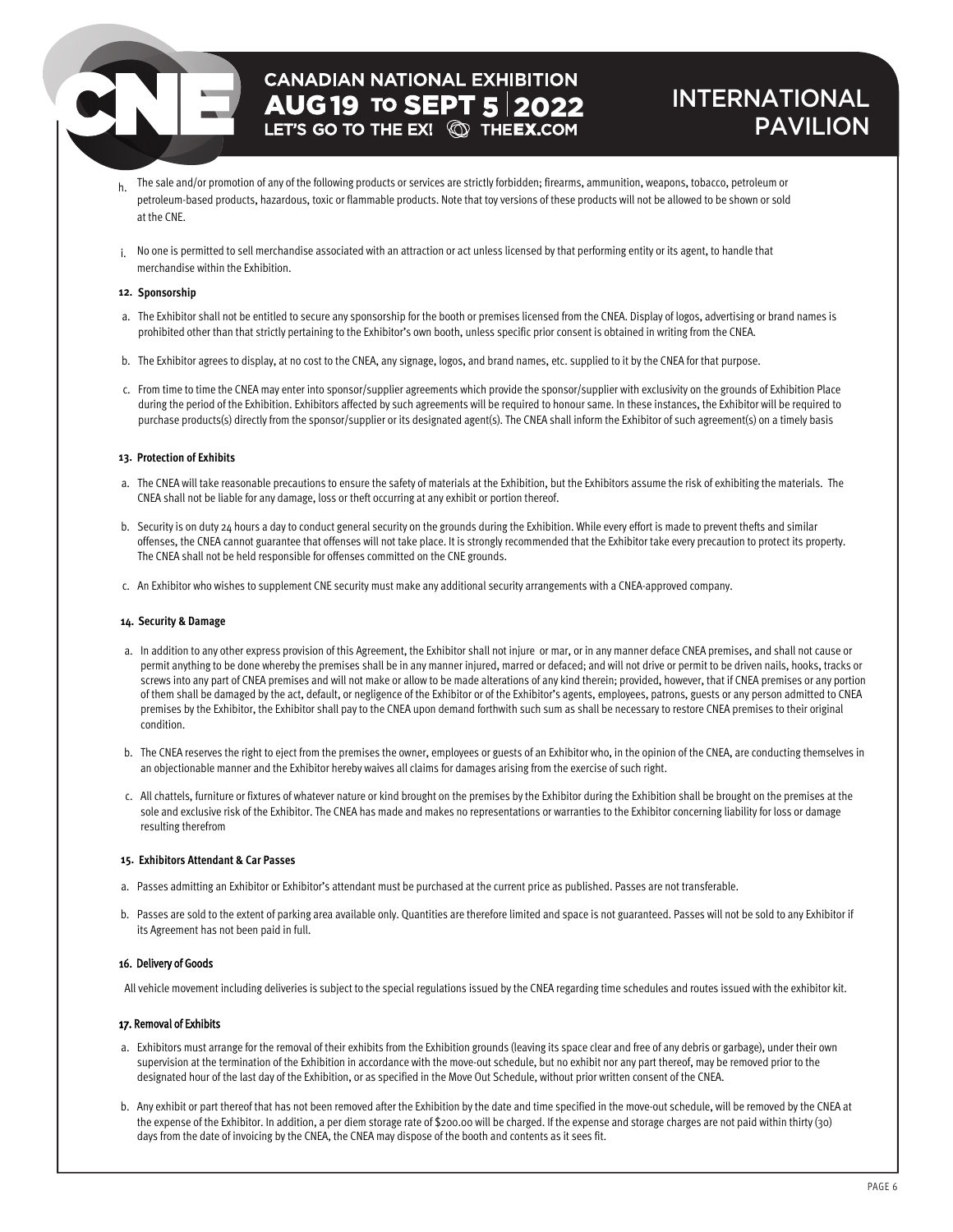### INTERNATIONAL PAVILION

### **18. Harmonized Sales Tax (HST)**

The HST is charged at a rate of 13% on most sales transactions in Canada. Residents and non-residents are required for the HST if their worldwide annual revenues from taxable sales of goods and services are more than \$30,000 Canadian over a period of four consecutive calendar quarters, or in any particular calendar quarter. Exhibitors should contact the Canada Revenue Agency Excise/HST District Office. Canadian Consulates or Embassies for more specific information on the above. All Exhibitor's shall ensure that they comply with the applicable laws of Ontario and Canada with respect to the collection and reporting of HST.

### **19. Force Majeure**

Subject to the terms of this agreement, each of the parties shall be excused from the performance or any obligation hereunder, with the exception of the payment of monies for services rendered prior to the onset of the force majeure event, to the extent that such obligation is hindered or prevented by any strike, boycott, lockout, or other labour dispute with a party's own employees, act of God, any riot, civil disturbance, or any act of war or of the public enemy; any fire or theft, any present or future governmental law, ordinance, rule or regulation, any epidemic or pandemic or any other cause or contingency beyond the parties' control. A party intending to rely on force majeure shall provide notice to the other party stating that it intends to rely on force majeure, specifying what obligations the party cannot fulfill during the force majeure period, why the obligations cannot be fulfilled and when the party expects that the obligations can be fulfilled. The force majeure provision is intended to allow for suspension of obligations while allowing the agreement to remain in force so that such obligations can be fulfilled at a future date. In the event that the obligations that cannot be performed form substantially all of the agreementual obligations of the party and the obligations cannot be deferred, the other party may terminate this agreement without further obligation or liability, subject to any payment amounts due and payable as of the effective date of termination for services rendered.

#### 20. Use of Polystyrene Foam (Styrofoam) and Healthy Food Alternative

- a. Exhibitors may no longer use polystyrene foam otherwise known as StyrofoamTM to-go containers or service ware. Exhibitors found using polystyrene foam otherwise known as StyrofoamTM will be subject to the loss of their environmental deposit and possible termination of their license. All food Exhibitors are required to use only compostable food and beverage containers, utensils plus all paper towels and napkins.
- b. All food Exhibitors shall consider the provisions of "Canada's Food Guide" and endeavor to incorporate the measures of the Guide through the provision of foods that incorporate healthy food alternatives, ingredients and serving portions as described in the Guide or by providing a healthy food choice on menus and signage with reference to https://food-guide.canada.ca.

### 21. CNEF (Canadian National Exhibition Foundation) Levy Program

Exhibitors are required to pay a \$20 (plus HST) per booth location levy that will be collected and remitted to the Canadian National Exhibition Association on behalf of the Canadian National Exhibition Foundation.

### 22. Non-Cash Payment Processing

Exhibitors must have the capacity to process client payments on a non-cash basis. This generally means that the Exhibitor subscribes to an active merchant payment solution that has the capacity to process transactions using client debit and/or credit cards during the CNE period.

#### 23. Enurement

This agreement shall be binding upon and shall enure to the benefit of the successors and assigns of the CNEA, and to such successors and assigns of the Exhibitor as are permitted to succeed to the Exhibitor's rights under the Agreement.

#### 24. Partnership or Joint Venture

Nothing herein contained shall make or be construed to make the CNEA or the Exhibitor a partner of one another nor shall this Agreement be construed to create a partnership or joint venture between any of the parties hereto or referred to herein.

#### 25. Notices

Any notice provided by this agreement or by law to be given, served or exercised by or upon a party may be given or served by delivery by courier, by depositing in the mail, by facsimile or by email attachment. Any notices given, or served as provided herein, shall be effectual and binding for all purposes upon the parties so served and, if mailed shall be deemed to have been received in three (3) days from such mailing, or in the case of delivery by courier, within two (2) business days following the pick-up by the courier, or in the case of delivery by e-mail or facsimile, upon transmission.

### 25. Severability

If any term, covenant or condition of this agreement or the application thereof to any person or circumstances shall, to any extent be invalid or unenforceable, the remainder of the agreement or application of such term, covenant or condition to persons or circumstances other than those as to which it is held invalid or unenforceable, shall not be affected thereby, and each terms, convenant or condition of this Agreement shall be valid and shall be enforceable to the fullest extent permitted by law.

### 26. Survival

All sections of this agreement that by their nature show survive termination will survive such termination, including, without limitation payment obligations, warranties, indemnities and limitations of liability.